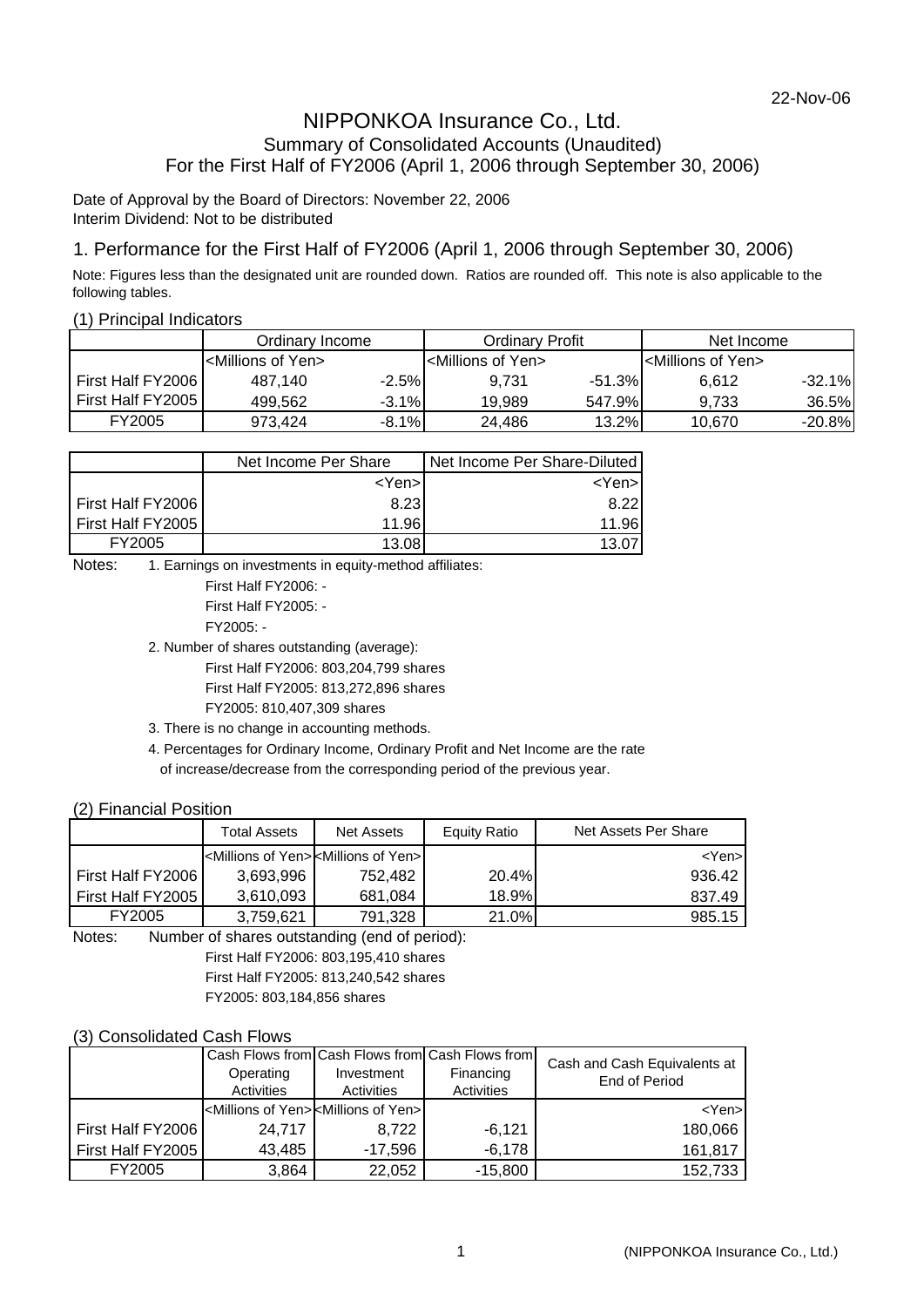### (4) Scope of Consolidation and Application of the Equity Method

Number of consolidated subsidiaries: 7 Number of non-consolidated subsidiaries accounted for by the equity method: 0 Number of affiliates accounted for by the equity method: 0

(5) Change in the Scope of Consolidation and the Application of the Equity Method

Number of newly consolidated subsidiaries: 0 Number of consolidated subsidiaries excluded from consolidation: 0 Number of non-consolidated subsidiaries and affiliates newly accounted for by the equity method: 0 Number of non-consolidated subsidiaries and affiliates ceased to be accounted for by the equity method: 0

# 2. Performance Projection for FY2006 (April 1, 2006 through March 31, 2007)

|        | Ordinary Income Ordinary Profit                                                                        |        | Net Income |  |
|--------|--------------------------------------------------------------------------------------------------------|--------|------------|--|
|        | <millions of="" yen=""><millions of="" yen=""><millions of="" yen=""></millions></millions></millions> |        |            |  |
| Annual | 1,010,000                                                                                              | 30,000 | 17.000     |  |
|        | .                                                                                                      | . .    | $\cdot$    |  |

(Reference) Projected Net Income Per Share (Annual) : 21.16 yen

#### Cautionary Statement

Estimates, projections, targets and other statements contained in this material that are not historical facts are forward-looking statements about the future performance and plans of NIPPONKOA Insurance Co., Ltd. (the "Company"). Such forwardlooking statements are based on the Company's assumptions and beliefs in light of the information currently available to it. Therefore, those statements do not guarantee future performance, but involve risks and uncertainties. The Company cautions you that a number of important factors could cause actual results to differ materially from those contained in the forwardlooking statements. Such factors include, but are not limited to, (1) general economic conditions in the Company's market, mainly Japan, (2) business conditions in the insurance industry, especially, increased competition, (3) fluctuation of exchange rates, and (4) the regulatory environment.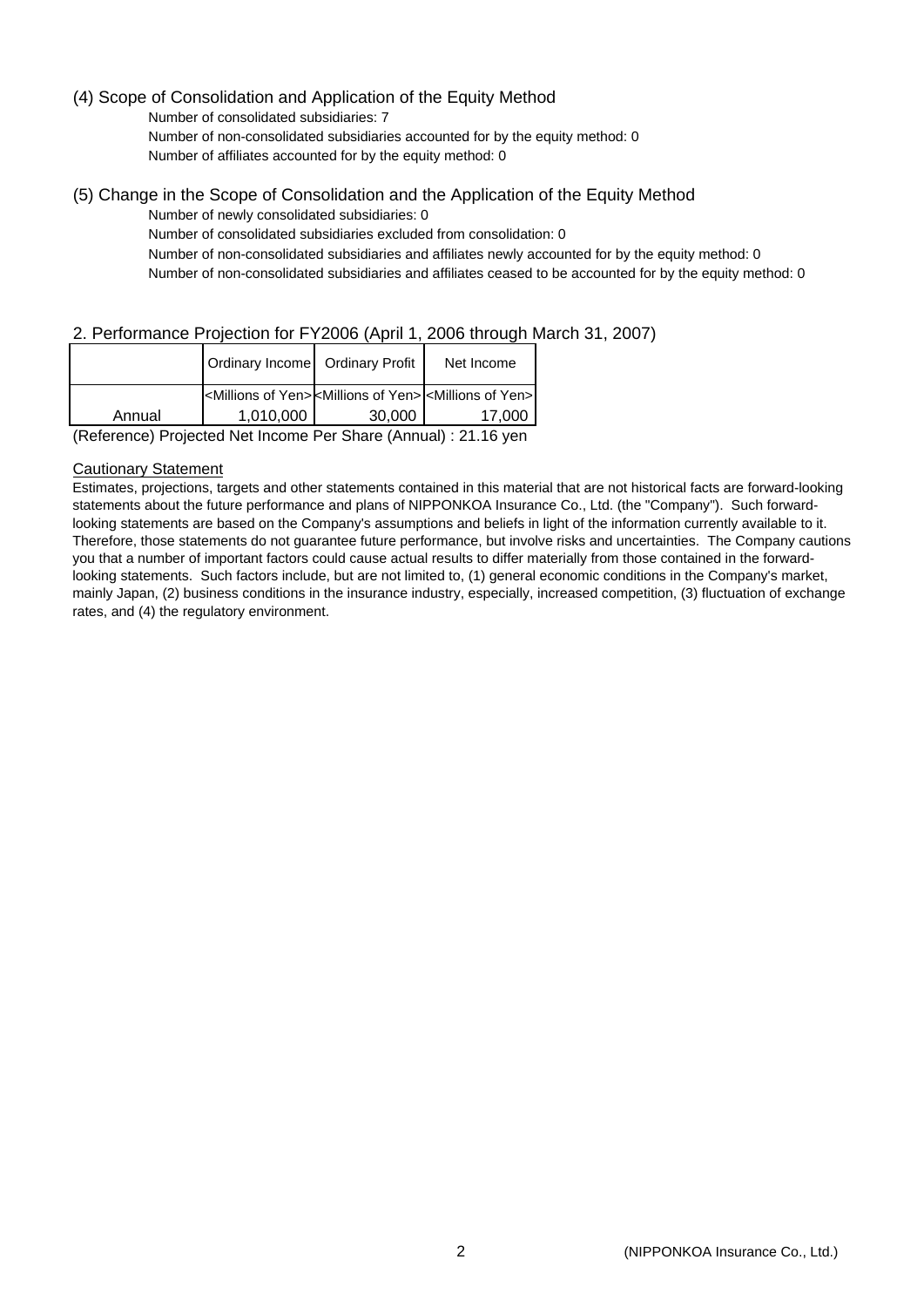(Unaudited)

# Consolidated Interim Balance Sheet (Summary)

|                                            |                         |                              |                                                       |                          |               |                          | (Millions of Yen) |
|--------------------------------------------|-------------------------|------------------------------|-------------------------------------------------------|--------------------------|---------------|--------------------------|-------------------|
|                                            | Previous Interim Period |                              | This Interim Period                                   |                          |               | Previous Fiscal Year     |                   |
| Term                                       |                         |                              |                                                       |                          | Change        | Summarized Balance Sheet |                   |
| Item                                       |                         |                              | (As of September 30, 2005) (As of September 30, 2006) |                          |               | (As of March 31, 2006)   |                   |
|                                            | Amount                  | Proportion                   | Amount                                                | Proportion               |               | Amount                   | Proportion        |
| (Assets)                                   |                         | $\frac{1}{6}$                |                                                       | $\frac{8}{6}$            |               |                          | $\frac{8}{6}$     |
| Cash and deposits                          | 172,705                 | 4.78                         | 143,232                                               | 3.88                     | $-29,473$     | 166,498                  | 4.43              |
| Call Ioans                                 | 5,000                   | 0.14                         | 20,000                                                | 0.54                     | 15,000        | 3,000                    | 0.08              |
| Monetary receivables bought                | 21,959                  | 0.61                         | 59,149                                                | 1.60                     | 37,190        | 25,646                   | 0.68              |
| Money in trust                             | 90,303                  | 2.50                         | 98,435                                                | 2.66                     | 8,132         | 95,439                   | 2.54              |
| Investments in securities                  | 2,698,291               | 74.75                        | 2,809,639                                             | 76.06                    | 111,347       | 2,869,252                | 76.32             |
| Loans                                      | 320,741                 | 8.88                         | 273,591                                               | 7.41                     | $-47,149$     | 290,721                  | 7.73              |
| Property and equipment                     | 140,679                 | 3.90                         |                                                       |                          | $-140,679$    | 137,519                  | 3.66              |
| Tangible fixed assets                      |                         |                              | 134,528                                               | 3.64                     | 134,528       |                          |                   |
| Intangible fixed assets                    |                         |                              | 1,495                                                 | 0.04                     | 1,495         |                          |                   |
| Other assets                               | 165,792                 | 4.59                         | 158,386                                               | 4.29                     | $-7,405$      | 176,209                  | 4.69              |
| Deferred tax assets                        | 11                      | 0.00                         | 54                                                    | 0.00                     | 43            | 67                       | 0.00              |
| Reserve for bad debts                      |                         |                              |                                                       |                          |               |                          |                   |
|                                            | $-5,390$                | $-0.15$                      | $-4,516$                                              | $-0.12$                  | 873           | $-4,734$                 | $-0.13$           |
| <b>Total assets</b>                        | 3,610,093               | 100.00                       | 3,693,996                                             | 100.00                   | 83,902        | 3,759,621                | 100.00            |
| (Liabilities)                              |                         |                              |                                                       |                          |               |                          |                   |
| Underwriting fund                          | 2,708,745               | 75.03                        | 2,697,901                                             | 73.03                    | $-10,844$     | 2,678,862                | 71.25             |
| Reserve for outstanding claims             | 240,640)                |                              | 259,965)                                              |                          | $19,325$ )    | 250,354)                 |                   |
| <b>Underwriting reserves</b>               | 2,468,105)              |                              | 2,437,935)                                            |                          |               | $-30,169$ ) (2,428,508)  |                   |
| Other liabilities                          | 95,961                  | 2.66                         | 76,507                                                | 2.07                     | $-19,453$     | 94,699                   | 2.52              |
| Reserve for retirement benefits            | 39,436                  | 1.09                         | 39,346                                                | 1.07                     | $-89$         | 39,660                   | 1.05              |
| Reserve for bonuses                        | 6,461                   | 0.18                         | 6,562                                                 | 0.18                     | 101           | 6,480                    | 0.17              |
| Reserve under special law                  | 14,434                  | 0.40                         | 17,068                                                | 0.46                     | 2,634         | 15,712                   | 0.42              |
|                                            |                         |                              |                                                       |                          |               |                          |                   |
| Reserve for price fluctuations             | 14,434)                 |                              | 17,068)                                               |                          | $2,634$ ) $($ | $15,712$ )               |                   |
| Deferred tax liabilities                   | 62,490                  | 1.73                         | 103,247                                               | 2.80                     | 40,757        | 131,518                  | 3.50              |
| Consolidated adjustment account            | 1,173                   | 0.03                         |                                                       |                          | $-1,173$      | 1,026                    | 0.03              |
| Negative goodwill                          |                         |                              | 879                                                   | 0.02                     | 879           |                          |                   |
| <b>Total liabilities</b>                   | 2,928,700               | 81.12                        | 2,941,513                                             | 79.63                    | 12,812        | 2,967,960                | 78.94             |
| (Minority Interest)                        |                         |                              |                                                       |                          |               |                          |                   |
| Minority Interest                          | 308                     | 0.01                         |                                                       |                          | $-308$        | 332                      | 0.01              |
| (Shareholders' Equity)                     |                         |                              |                                                       |                          |               |                          |                   |
| Share capital                              | 91,249                  | 2.53                         |                                                       |                          | $-91,249$     | 91,249                   | 2.43              |
| Capital surplus                            | 46,704                  | 1.29                         |                                                       |                          | $-46,704$     | 46,705                   | 1.24              |
| Retained earnings                          | 166,790                 | 4.62                         |                                                       | ÷                        | $-166,790$    | 167,780                  | 4.46              |
| Net unrealized gain on available-for-      |                         |                              |                                                       |                          |               |                          |                   |
| sale securities                            | 391,323                 | 10.84                        |                                                       | $\overline{\phantom{a}}$ | $-391,323$    | 509,540                  | 13.55             |
| Foreign currency translation               |                         |                              |                                                       |                          |               |                          |                   |
|                                            | $-2,958$                | $-0.08$                      |                                                       |                          | 2,958         | $-2,330$                 | $-0.06$           |
| adjustments                                |                         |                              |                                                       |                          |               |                          |                   |
| Treasury stock                             | $-12,024$               | $-0.33$                      |                                                       |                          | 12,024        | $-21,616$                | $-0.57$           |
| Total shareholders' equity                 | 681,084                 | 18.87                        | ۰                                                     |                          | $-681,084$    | 791,328                  | 21.05             |
| Total liabilities and shareholders' equity | 3,610,093               | 100.00                       |                                                       |                          |               | 3,759,621                | 100.00            |
| (Net Assets)                               |                         |                              |                                                       |                          |               |                          |                   |
| Shareholders' equity                       |                         |                              |                                                       |                          |               |                          |                   |
| Share capital                              |                         |                              | 91,249                                                | 2.47                     | 91,249        |                          |                   |
| Capital surplus                            |                         |                              | 46,702                                                | 1.26                     | 46,702        |                          |                   |
| Retained earnings                          |                         | $\qquad \qquad \blacksquare$ | 168,268                                               | 4.56                     | 168,268       |                          |                   |
| <b>Treasury stock</b>                      |                         | $\blacksquare$               | $-21,620$                                             | $-0.59$                  | $-21,620$     |                          |                   |
| Total shareholders' equity                 |                         |                              | 284,599                                               | 7.70                     | 284,599       |                          |                   |
|                                            |                         |                              |                                                       |                          |               |                          |                   |
| Valuation and translation adjustments      |                         |                              |                                                       |                          |               |                          |                   |
| Net unrealized gain on available-for-      |                         |                              |                                                       |                          |               |                          |                   |
| sale securities                            |                         |                              | 469,940                                               | 12.72                    | 469,940       |                          |                   |
| Deferred gains from hedging                |                         |                              |                                                       |                          |               |                          |                   |
|                                            |                         |                              | $-93$                                                 | $-0.00$                  | $-93$         |                          |                   |
| transactions                               |                         |                              |                                                       |                          |               |                          |                   |
| Foreign currency translation               |                         | ٠                            | $-2,314$                                              | $-0.06$                  | $-2,314$      |                          |                   |
| adjustments                                |                         |                              |                                                       |                          |               |                          |                   |
| Total valuation and translation            |                         |                              | 467,532                                               | 12.66                    | 467,532       |                          |                   |
| adjustments                                |                         |                              |                                                       |                          |               |                          |                   |
| Minority Interest                          |                         |                              | 350                                                   | 0.01                     | 350           |                          |                   |
| Total net assets                           | ÷,                      |                              | 752,482                                               | 20.37                    | 752,482       |                          |                   |
| Total liabilities and net assets           |                         |                              | 3,693,996                                             | 100.00                   |               |                          |                   |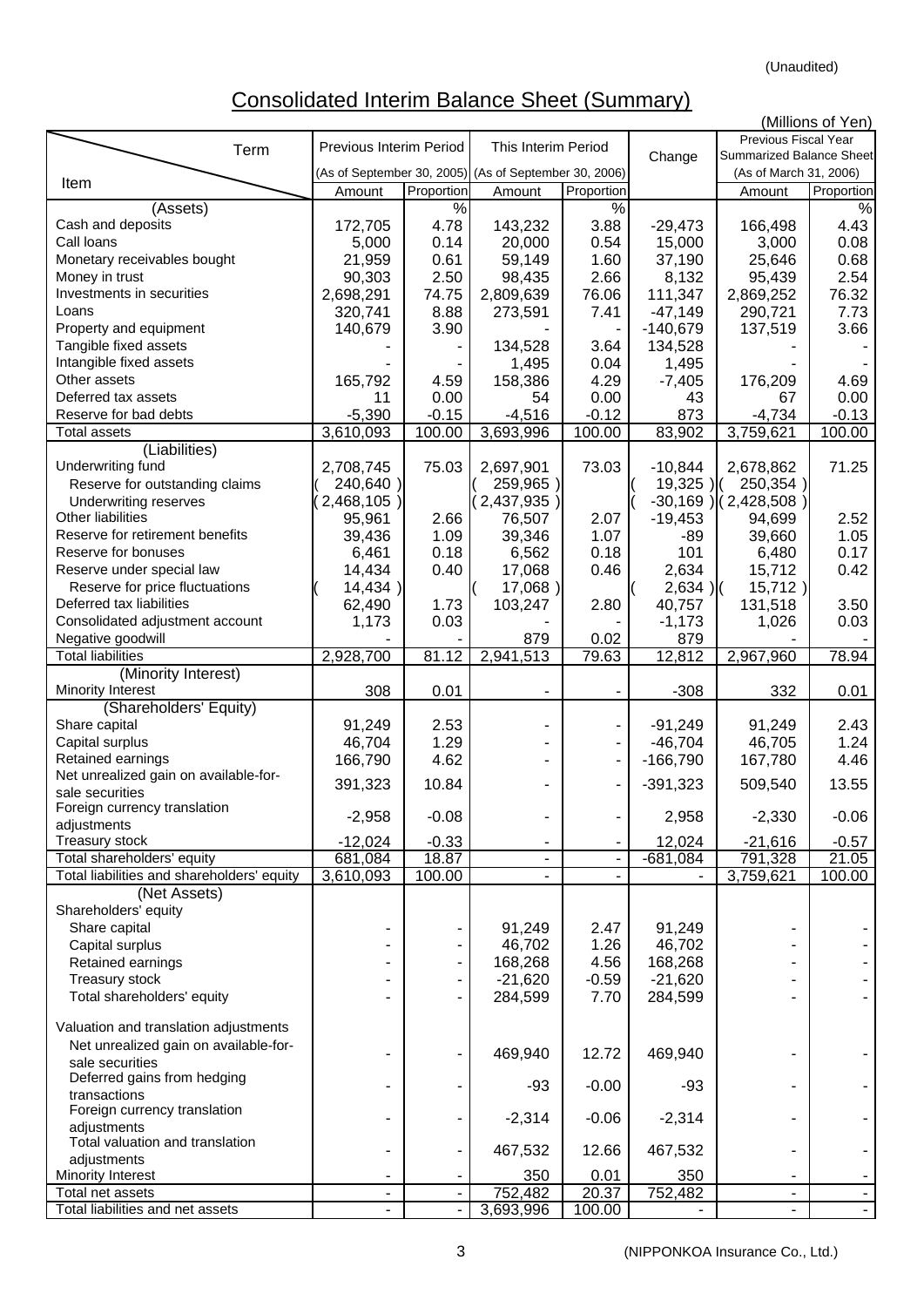# Consolidated Income Statement (Summary)

|                                                              |                                        |                          |                            |                 | (Millions of Yen)<br><b>Previous Fiscal Year</b> |
|--------------------------------------------------------------|----------------------------------------|--------------------------|----------------------------|-----------------|--------------------------------------------------|
| Term                                                         | Previous Interim<br>Period             | This Interim Period      |                            |                 | Summarized Income                                |
|                                                              |                                        | From Apr. 1, 2006)       |                            |                 | Statement<br>From Apr. 1, 2005)                  |
|                                                              | From Apr. 1, 2005)<br>To Sep. 30, 2005 | To Sep. 30, 2006         |                            | Change          | To Mar. 31, 2006                                 |
| Item                                                         | Amount                                 | Amount                   |                            |                 | Amount                                           |
| Ordinary income                                              | 499,562                                | 487,140                  |                            | $-12,421$       | 973,424                                          |
| Underwriting income                                          | 474,558                                | 449,557                  |                            | $-25,000$       | 923,092                                          |
| (Net premiums written                                        | 365,136                                | 362,144                  |                            | $-2,992$        | 717,727                                          |
| Deposit premiums from policyholders                          | 58,123                                 | 43,724                   |                            | $-14,399$       | 99,957)                                          |
| Investment income on deposit<br>premiums                     | 14,269                                 | 13,511                   |                            | $-758$          | 28,246)                                          |
| Life insurance premiums                                      | 30,117                                 | 29,861                   |                            | $-256$          | 61,048                                           |
| Reversal of reserve for outstanding<br>claims                | 6,348                                  |                          |                            | $-6,348$        |                                                  |
| Reversal of underwriting reserves                            |                                        |                          |                            |                 | 14,809)                                          |
| Investment income                                            | 23,928                                 | 36,877                   |                            | 12,949          | 48,279                                           |
| Interest and dividends                                       | 26,465                                 | 31,664                   |                            | 5,199           | 56,061                                           |
| Gain on money in trust                                       | 4,773                                  | 1,711                    |                            | $-3,061$        | 7,641                                            |
| Gain on sale of securities                                   | 6,572                                  | 16,600                   |                            | 10,028          | 11,494 )                                         |
| Transfer of investment income on<br>deposit premiums         | $-14,269$                              | $-13,511$                |                            | 758             | $-28,246)$                                       |
| Other ordinary income                                        | 1,076                                  | 705                      |                            | $-371$          | 2,051                                            |
| Ordinary expenses                                            | 479,573                                | 477,408                  |                            | $-2,164$        | 948,937                                          |
| Underwriting expenses                                        | 403,943                                | 398,349                  |                            | $-5,594$        | 786,617                                          |
| Net losses paid                                              | 195,742                                | 205,302<br>$\mathcal{L}$ |                            | 9,560           | 413,773                                          |
| Loss adjustment expenses                                     | 16,899                                 | 17,480                   |                            | 581             | 35,916)                                          |
| Net commissions and brokerage<br>expenses                    | 66,297                                 | 65,616                   |                            | $-680$          | 129,780)                                         |
| Maturity refunds to policyholders                            | 96,815                                 | 85,839                   |                            | $-10,975$       | 195,180                                          |
| Life insurance claims                                        | 3,606                                  | 4,353                    | $\overline{\phantom{a}}$ ( | 746             | 7,795 )                                          |
| Provision of reserve for outstanding<br>claims               |                                        | 9,619                    |                            | 9,619           | 3,635)                                           |
| Provision of underwriting reserves                           | 24,327                                 | 9,838                    |                            | 14,489          |                                                  |
| Investment expenses                                          | 4,489                                  | 6,176                    |                            | 1,687           | 11,772                                           |
| (Loss on money in trust                                      | 34                                     | 2,052<br>$\mathcal{H}$   |                            | 2,018           | 49                                               |
| Loss on sale of securities<br>Revaluation loss on securities | 772<br>1,177                           | $1,202$ ) (<br>1,546     |                            | 430<br>369      | $2,896$ )<br>849)                                |
| Operating and administrative                                 |                                        |                          |                            |                 |                                                  |
| expenses                                                     | 70,783                                 | 72,434                   |                            | 1,650           | 149,798                                          |
| Other ordinary expenses                                      | 356                                    | 448                      |                            | 91              | 748                                              |
| Interest expense                                             | 30                                     | 24                       |                            | -6              | 57                                               |
| Ordinary profit                                              | 19,989                                 | 9,731                    |                            | $-10,257$       | 24,486                                           |
| Special income<br>Special loss                               | 502<br>5,123                           | 826<br>1,916             |                            | 324<br>$-3,206$ | 833<br>9,522                                     |
| ( Provision of reserve under special law                     | 1,426                                  | 1,356                    |                            | $-70$           | 2,705)                                           |
| ((Reserve for price fluctuations                             | $1,426$ ))((                           | $1,356$ )) $(($          |                            | $-70)$ ) ((     | 2,705)                                           |
| Others                                                       | 3,696                                  | 560                      |                            | $-3,136$        | 6,817                                            |
| Income before income taxes                                   | 15,367                                 | 8,641                    |                            | $-6,726$        | 15,797                                           |
| Income taxes                                                 | 5,876                                  | 8,531                    |                            | 2,655           | 3,113                                            |
| Tax adjustment                                               | $-266$                                 | $-6,539$                 |                            | $-6,272$        | 1,985                                            |
| Minority interests                                           | 24                                     | 35                       |                            | 10              | 29                                               |
| Net income                                                   | 9,733                                  | 6,612                    |                            | $-3,120$        | 10,670                                           |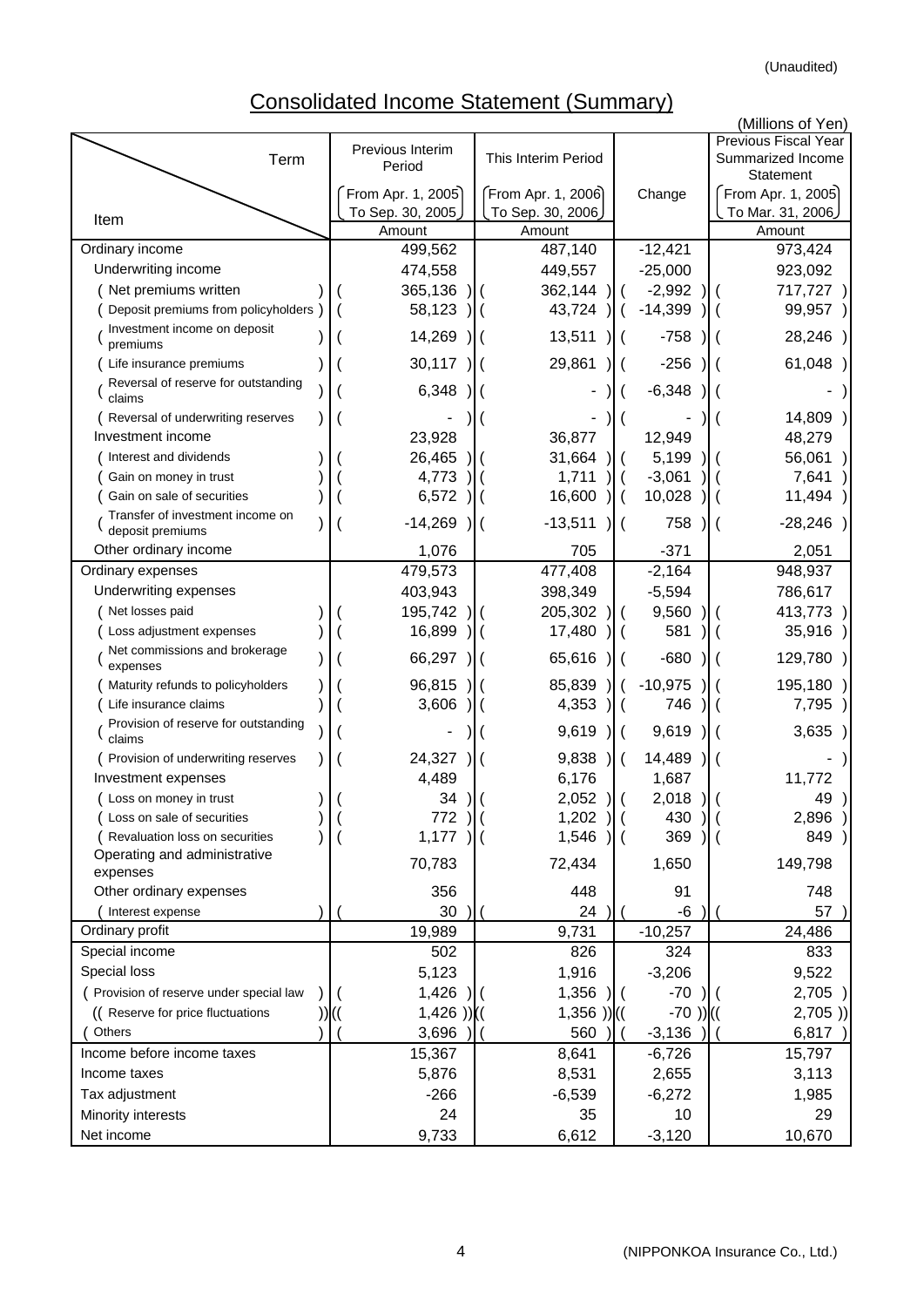| ווסו וט כווטוווועון  |                       |                       |       |         |                       |                       |                    |                         |                       |  |  |
|----------------------|-----------------------|-----------------------|-------|---------|-----------------------|-----------------------|--------------------|-------------------------|-----------------------|--|--|
| Terml                |                       | 1st Half of FY2005    |       |         | 1st Half of FY2006    |                       |                    | Full FY2005 (Reference) |                       |  |  |
|                      | From April 1, 2005    |                       |       |         | From April 1, 2006    |                       | From April 1, 2005 |                         |                       |  |  |
|                      | To September 30, 2005 |                       |       |         | To September 30, 2006 |                       |                    | To March 31, 2006       |                       |  |  |
| Line                 | Amount                | % Increase Proportion |       | Amount  |                       | % Increase Proportion | Amount             |                         | % Increase Proportion |  |  |
|                      |                       | $\%$                  | $\%$  |         | $\%$                  | $\%$                  |                    | $\%$                    | $\%$                  |  |  |
| Fire & allied lines  | 64,052                | 1.6                   | 16.9  | 62,936  | $-1.7$                | 16.6                  | 131,902            | $-0.8$                  | 17.7                  |  |  |
| Marine               | 11.001                | 4.3                   | 2.9   | 11.611  | 5.5                   | 3.1                   | 22,335             | 7.5                     | 3.0                   |  |  |
| Personal accident    | 32.295                | $-2.8$                | 8.5   | 31,848  | $-1.4$                | 8.4                   | 59,238             | $-3.7$                  | 7.9                   |  |  |
| Voluntary automobile | 172,639               | 0.5                   | 45.7  | 171,678 | $-0.6$                | 45.4                  | 343,845            | $-0.7$                  | 46.0                  |  |  |
| CALI                 | 53,543                | $-6.5$                | 14.1  | 53,847  | 0.6                   | 14.2                  | 105,160            | $-5.5$                  | 14.1                  |  |  |
| Other                | 45.162                | $-0.2$                | 11.9  | 46.513  | 3.0                   | 12.3                  | 84.705             | 0.4                     | 11.3                  |  |  |
| Total                | 378,694               | $-0.6$                | 100.0 | 378,434 | $-0.1$                | 100.0                 | 747,188            | $-1.3$                  | 100.0                 |  |  |

#### Direct Premiums Written by Line, excluding Deposit Premiums of Savings-type Policies (Consolidated) (Millions of Yen)

### Net Premiums Written by Line (Consolidated)

|                      |                       |                    |                       |         |                       |       |                         |                       | (Millions of Yen) |  |
|----------------------|-----------------------|--------------------|-----------------------|---------|-----------------------|-------|-------------------------|-----------------------|-------------------|--|
| Terml                |                       | 1st Half of FY2005 |                       |         | 1st Half of FY2006    |       | Full FY2005 (Reference) |                       |                   |  |
|                      | From April 1, 2005    |                    |                       |         | From April 1, 2006    |       |                         | From April 1, 2005    |                   |  |
|                      | To September 30, 2005 |                    |                       |         | To September 30, 2006 |       | To March 31, 2006       |                       |                   |  |
| Line                 | Amount                |                    | % Increase Proportion | Amount  | % Increase Proportion |       | Amount                  | % Increase Proportion |                   |  |
|                      |                       | $\%$               | %                     |         | $\%$                  | $\%$  |                         | $\%$                  | $\%$              |  |
| Fire & allied lines  | 51,647                | $-1.4$             | 14.1                  | 50,368  | $-2.5$                | 13.9  | 106,497                 | $-2.6$                | 14.8              |  |
| Marine               | 9,939                 | 4.7                | 2.7                   | 10,457  | 5.2                   | 2.9   | 19,868                  | 8.5                   | 2.8               |  |
| Personal accident    | 32,664                | $-2.5$             | 8.9                   | 32,259  | $-1.2$                | 8.9   | 59,816                  | $-3.5$                | 8.3               |  |
| Voluntary automobile | 173.081               | 0.4                | 47.5                  | 171,827 | $-0.7$                | 47.5  | 344,660                 | $-0.7$                | 48.0              |  |
| CALI                 | 55,168                | $-4.5$             | 15.1                  | 53,260  | $-3.5$                | 14.7  | 107.419                 | $-4.7$                | 15.0              |  |
| Other                | 42,634                | 0.6                | 11.7                  | 43.970  | 3.1                   | 12.1  | 79.464                  | 0.7                   | 11.1              |  |
| Total                | 365,136               | $-0.8$             | 100.0                 | 362.144 | $-0.8$                | 100.0 | 717.727                 | $-1.5$                | 100.0             |  |

# Net Losses Paid (Consolidated)

|                      |                                             |                    |                       |         |                       |                   |                         |                   | (Millions of Yen)     |  |
|----------------------|---------------------------------------------|--------------------|-----------------------|---------|-----------------------|-------------------|-------------------------|-------------------|-----------------------|--|
| Term                 |                                             | 1st Half of FY2005 |                       |         | 1st Half of FY2006    |                   | Full FY2005 (Reference) |                   |                       |  |
|                      | From April 1, 2005<br>To September 30, 2005 |                    |                       |         | From April 1, 2006    |                   | From April 1, 2005      |                   |                       |  |
|                      |                                             |                    |                       |         | To September 30, 2006 |                   |                         | To March 31, 2006 |                       |  |
| Line                 | Amount                                      |                    | % Change   Proportion | Amount  | % Change              | <b>Proportion</b> | Amount                  |                   | % Change   Proportion |  |
|                      |                                             | $\%$               | %                     |         | $\%$                  | $\%$              |                         | %                 | $\%$                  |  |
| Fire & allied lines  | 21,865                                      | 12.2               | 11.2                  | 25,058  | 14.6                  | 12.2              | 45,454                  | $-49.1$           | 11.0                  |  |
| Marine               | 4.467                                       | 36.3               | 2.3                   | 3,886   | $-13.0$               | 1.9               | 9,520                   | 25.0              | 2.3                   |  |
| Personal accident    | 12,205                                      | 8.8                | 6.2                   | 14,269  | 16.9                  | 7.0               | 25,536                  | 8.2               | 6.2                   |  |
| Voluntary automobile | 97,672                                      | 10.9               | 49.9                  | 99.194  | 1.6                   | 48.2              | 208.676                 | 6.4               | 50.4                  |  |
| CALI                 | 37,122                                      | 19.4               | 19.0                  | 38,974  | 5.0                   | 19.0              | 75,653                  | 14.5              | 18.3                  |  |
| Other                | 22,408                                      | 9.0                | 11.4                  | 23,919  | 6.7                   | 11.7              | 48.931                  | $-1.5$            | 11.8                  |  |
| Total                | 195,742                                     | 12.7               | 100.0                 | 205.302 | 4.9                   | 100.0             | 413.773                 | $-4.3$            | 100.0                 |  |

#### Notes:

Figures in the above tables are before offsetting of internal transaction among segments.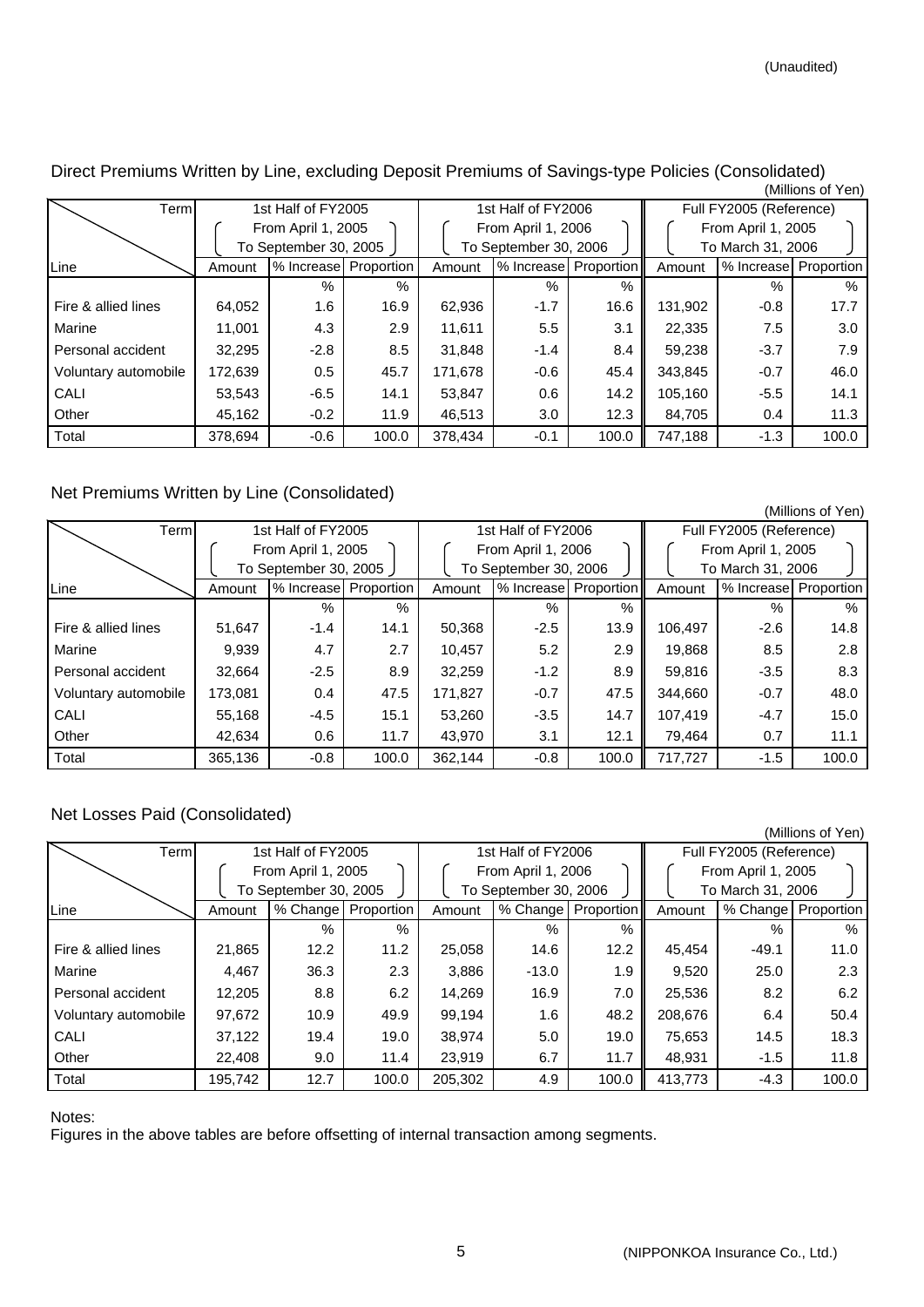# Securities (Consolidated)

# 1. Bonds classified as held-to-maturity whose fair value is readily determinable

|                                      | (Millions of Yen)          |            |            |                            |                        |            |                           |            |                   |  |  |
|--------------------------------------|----------------------------|------------|------------|----------------------------|------------------------|------------|---------------------------|------------|-------------------|--|--|
|                                      | End of 1st Half FY2005     |            |            |                            | End of 1st Half FY2006 |            | End of FY2005 (Reference) |            |                   |  |  |
|                                      | (As of September 30, 2005) |            |            | (As of September 30, 2006) |                        |            | (As of March 31, 2006)    |            |                   |  |  |
|                                      | Cost                       | Fair Value | Difference | Cost                       | Fair Value             | Difference | Cost                      | Fair Value | <b>Difference</b> |  |  |
| Public and corporate<br><b>bonds</b> | 123,201                    | 118.122    | $-5,078$   | 143,156                    | 136,286                | $-6,869$   | 133,321                   | 130,630    | $-2,690$          |  |  |
| Foreign securities                   | 200                        | 214        | 14         | 200                        | 202                    |            | 200                       | 208        | 8                 |  |  |
| Total                                | 123,401                    | 118,336    | $-5,064$   | 143,356                    | 136,489                | $-6,866$   | 133,521                   | 130,839    | $-2,682$          |  |  |

# 2. Securities classified as available-for-sale whose fair value is readily determinable

|                               | (Millions of Yen)          |                        |            |           |                            |            |                     |                           |                   |  |
|-------------------------------|----------------------------|------------------------|------------|-----------|----------------------------|------------|---------------------|---------------------------|-------------------|--|
|                               |                            | End of 1st Half FY2005 |            |           | End of 1st Half FY2006     |            |                     | End of FY2005 (Reference) |                   |  |
|                               | (As of September 30, 2005) |                        |            |           | (As of September 30, 2006) |            |                     | (As of March 31, 2006)    |                   |  |
|                               | Cost                       | Fair Value             | Difference | Cost      | Fair Value                 | Difference | Cost                | <b>Fair Value</b>         | <b>Difference</b> |  |
| Public and corporate<br>bonds | 999,455                    | 1,009,667              | 10.211     | 1,110,040 | 1,107,967                  | $-2,073$   | 1,064,576           | 1,054,469                 | $-10,107$         |  |
| Domestic equities             | 386.385                    | 966.896                | 580.510    | 382.727   | 1.099.424                  | 716,697    | 387.481             | 1,172,631                 | 785,149           |  |
| Foreign securities            | 495,218                    | 513,324                | 18,105     | 359,244   | 376,251                    | 17,006     | 404.998             | 421.080                   | 16,081            |  |
| <b>Others</b>                 | 9.246                      | 11,718                 | 2,471      | 5.844     | 6,007                      | 162        | 8,044               | 11.396                    | 3,351             |  |
| Total                         | 1,890,306                  | 2,501,605              | 611,299    | ,857,857  | 2,589,650                  |            | 731,793   1,865,101 | 2,659,577                 | 794,475           |  |

Notes:

1. In respect of securities classified as available-for-sale whose fair value is readily determinable, the figures for cost are after the write-down due to impairment. As to write-down of securities with fair value due to impairment, the Company recognizes revaluation loss on all the securities whose fair value has declined by 30% or more of the book value.

2. "Others" in the above table includes beneficiary right of commodities investment, which is classified as monetary receivables bought in the balance sheet.

# 3. Principal securities not stated at fair value

(Millions of Yen)

|                                                | End of 1st Half FY2005     | End of 1st Half FY2006     | End of FY2005 (Reference) |  |  |
|------------------------------------------------|----------------------------|----------------------------|---------------------------|--|--|
|                                                | (As of September 30, 2005) | (As of September 30, 2006) | (As of March 31, 2006)    |  |  |
| Securities classified<br>as available-for-sale |                            |                            |                           |  |  |
| Public and<br>corporate bonds                  | 2,399                      | 2,200                      | 2,400                     |  |  |
| Domestic equities                              | 23,137                     | 22,344                     | 22,327                    |  |  |
| Foreign securities                             | 29,945                     | 31,046                     | 30,515                    |  |  |
| <b>Others</b>                                  | 35,660                     | 69,748                     | 35,779                    |  |  |

Notes: "Others" in the above table includes certificates of deposits classified as cash and bank deposits in the balance sheets and commercial paper classified as monetary receivable bought in the balance sheets.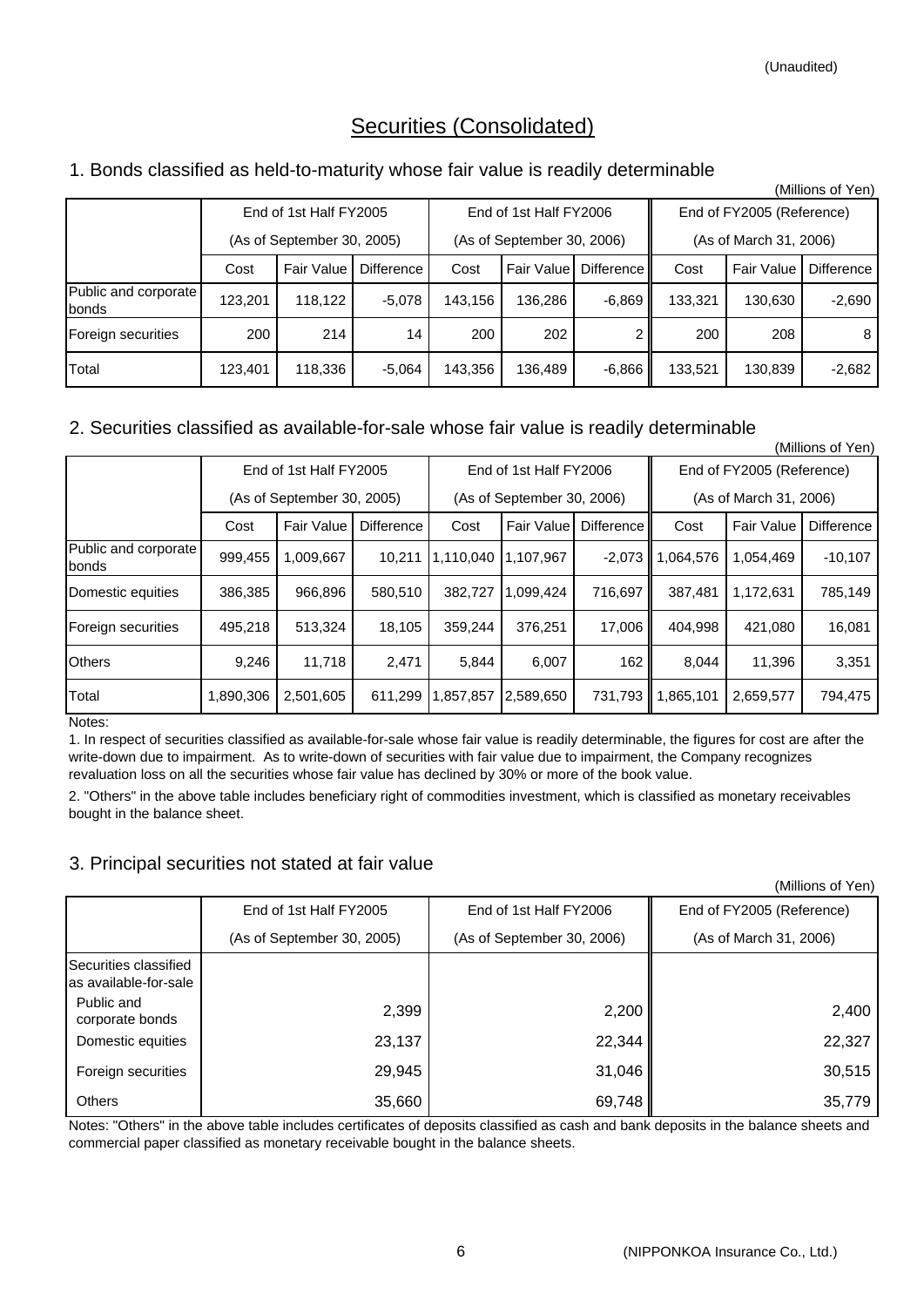# Derivatives (Consolidated)

(Millions of Yen)

|                    |                             |                               |                |                                       |                               |                            |                                       | ווס ו וט פווטוווועו)          |            |                                       |
|--------------------|-----------------------------|-------------------------------|----------------|---------------------------------------|-------------------------------|----------------------------|---------------------------------------|-------------------------------|------------|---------------------------------------|
|                    |                             | End of 1st Half FY2005        |                |                                       |                               | End of 1st Half FY2006     |                                       | End of FY2005 (Reference)     |            |                                       |
|                    | Transaction                 | (As of September 30, 2005)    |                |                                       |                               | (As of September 30, 2006) |                                       | (As of March 31, 2006)        |            |                                       |
|                    |                             | Contracted<br>amount,<br>etc. | Fair value     | <b>Net</b><br>unrealized<br>gain/loss | Contracted<br>amount,<br>etc. | Fair value                 | <b>Net</b><br>unrealized<br>gain/loss | Contracted<br>amount.<br>etc. | Fair value | <b>Net</b><br>unrealized<br>gain/loss |
| Currency           | Forward foreign<br>exchange |                               |                |                                       |                               |                            |                                       |                               |            |                                       |
|                    | Short positions             | 29,540                        | 30,903         | $-1,363$                              | 22,473                        | 23,012                     | $-539$                                | 17,403                        | 17,879     | $-476$                                |
|                    | Swap                        | 870                           | 9              | 9                                     | 870                           | 8                          | 8                                     | 870                           | 9          | 9                                     |
|                    | Subtotal                    |                               |                | $-1,353$                              |                               |                            | $-531$                                |                               |            | $-467$                                |
| Interest rate Swap |                             | 110,000                       | $-69$          | $-69$                                 | 120,000                       | $-607$                     | $-607$                                | 138,000                       | $-1,509$   | $-1,509$                              |
| Others             | Weather<br>derivatives      |                               |                |                                       |                               |                            |                                       |                               |            |                                       |
|                    | Short positions             | 19                            |                |                                       | 34                            |                            |                                       |                               |            |                                       |
|                    |                             | 1)                            | $\overline{c}$ | -0                                    | 8)                            | 5                          | 3                                     | -)                            |            |                                       |
| Credit derivatives |                             |                               |                |                                       |                               |                            |                                       |                               |            |                                       |
|                    | Short positions             | 48,661                        | 394            | 394                                   | 36,161                        | 295                        | 295                                   | 43,161                        | 354        | 354                                   |
|                    | Long positions              | 17,000                        | 15             | 15                                    |                               |                            |                                       | 17,000                        | 3          | 3                                     |
|                    | Subtotal                    |                               |                | 410                                   | ÷                             |                            | 298                                   |                               |            | 357                                   |
|                    | Total                       |                               |                | $-1,012$                              |                               |                            | $-840$                                |                               |            | $-1,618$                              |

Notes:

1. Figures in the above table do not include derivative transactions which qualify for hedge accounting.

2. Figures in the brackets under the column "Contracted amount, etc." are option premiums.